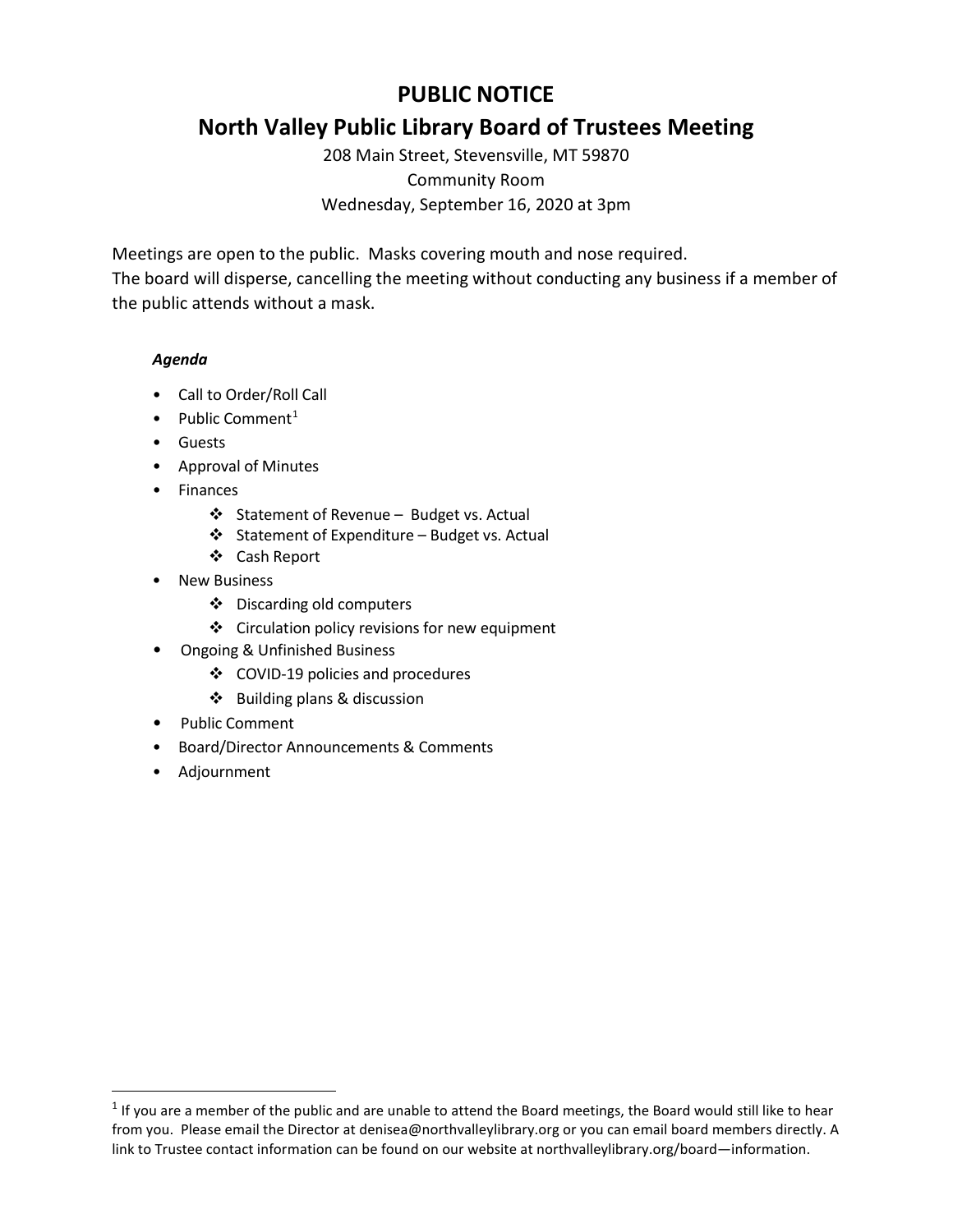## **North Valley Public Library**

Minutes Board of Trustees Meeting Wednesday, September 16, 2020 at 3 p.m.

#### **CALL TO ORDER/ROLL CALL**

The meeting was called to order at 3:03 pm

#### **BOARD MEMBERS PRESENT**

Victoria Howell, Chair Leon Theroux Kim Tiplady Dianne Snedigar

**BOARD MEMBERS ABSENT** Caitlin Dunn, Vice Chair

**STAFF PRESENT** Denise Ard, Director and Melanie Carroll, Manager.

**HOST** None present

**PUBLIC COMMENT** No public was present so there was no public comment.

**GUESTS** No guests

#### **APPROVAL OF MINUTES**

Dianne made a motion to approve the minutes for the August  $19<sup>th</sup>$  meeting and the September  $3<sup>rd</sup>$ special meeting. Kim seconded the motion. The motion passed unanimously.

#### **FINANCES**

Victoria asked Denise whether there was anything noteworthy that she would like to point out in this month's finances. Denise had nothing in particular. Leon questioned why the finances showed a -750% in the overdue fines section. This is because when Denise entered the budget, she believed the library would go fine-free. He asked if there was any way to fix it so it didn't show up every month. She said that since the budget for the next year had been accepted, it is unable to be changed. Victoria inquired whether there were any unusual expenditures this month. Denise responded with nothing unusual.

Dianne made a motion to accept the finances with Leon seconding the motion. The motion passed unanimously.

#### **NEW BUSINESS**

#### **Discarding old Computers**

There are eight functional desktop computers and 6 broken computers that need to be discarded in order to make room for new equipment and supplies. Due to previous policy changes, Denise is unable to make the decision on discarding equipment. Dianne inquired what operating system is currently on the computer. Denise said that they have had factory resets, so it is hard to know for sure without proceeding through a set-up, but it is assumed Windows 10. However, it could be the factory software that was Windows 7. Victoria asked if any of the staff would be interested in them. Denise responded with at least one who is a consultant has shown interest. Leon asked what the value of the computers were, and did not the board give Denise permission to remove items from the library under a specific dollar amount. Denise responded that the policy required her to come to the board with a decision on discarding all computers, regardless of the value. Leon said the discard policy should be reviewed. Victoria asked to place it on the agenda for next month as she could not remember why they had initially changed the policy in the first place.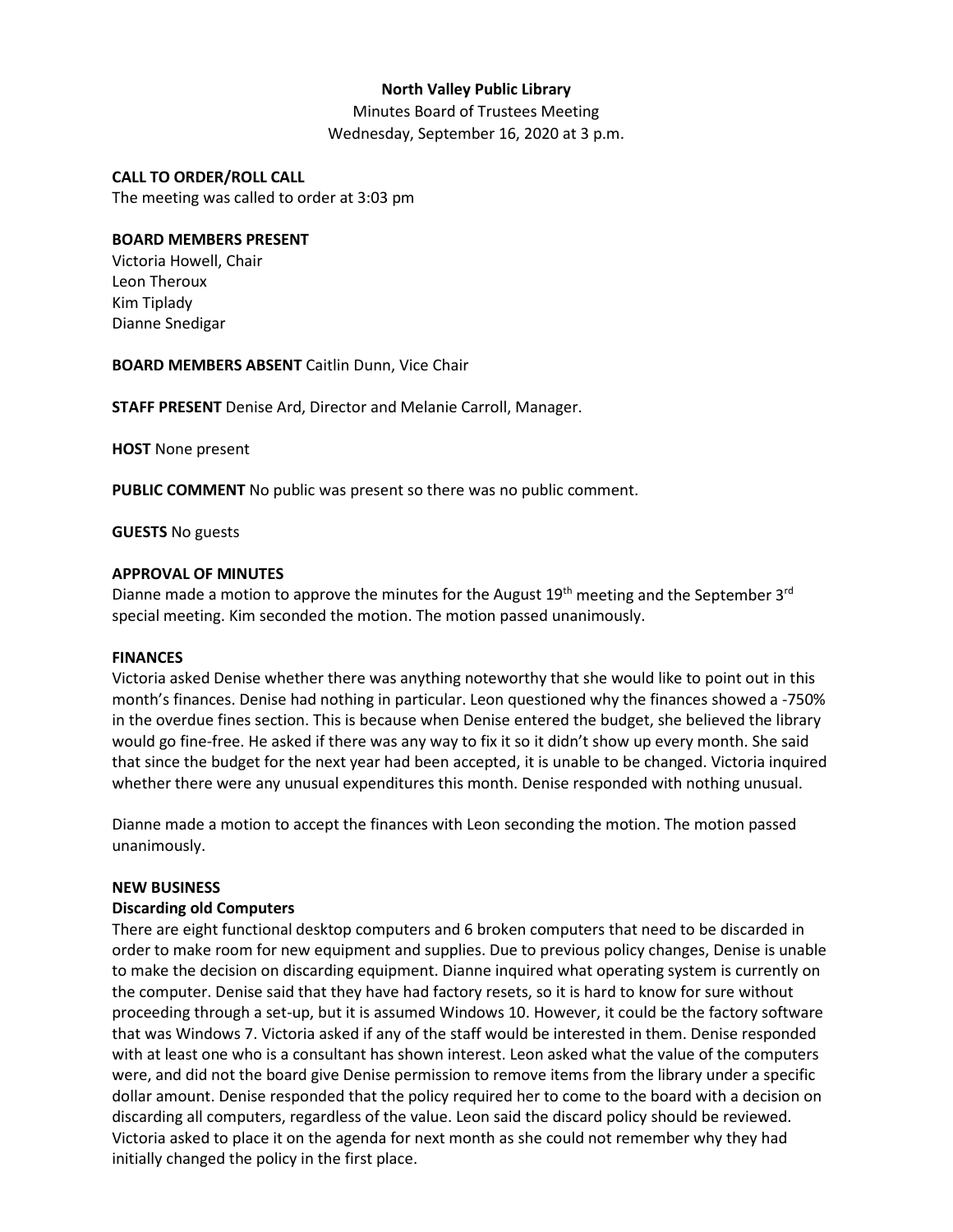She said the options for discard. They can be recycled (they are worth 1 and ½ pennies/pound), offer to staff, and offer to patrons.

Kim made a motion to offer the computers first to staff and consultants, then to the library patrons, as well as recycling the broken computers and the monitors. Dianne seconded the motion. The motion passed unanimously.

## **NEW BUSINESS**

#### **Circulation policy revisions for new equipment**

Kim inquired to what the current hotspot situation was in the library. Denise said that currently, the library has 10 and has an additional 2 more on the way. The State library will be paying for nearly the first year of service for all the hotspots, and after that, the library will be expected to continue the service. The cost will be \$600 a year per device. Leon was concerned that adding any more hotspots would take away from funding in other areas and does not believe adding more than 12 is a good idea. Dianne asked whether we could change our minds about the quantity if the expenses become too much, and also wanted to know whether we were contractually obligated with the State Library. Denise said she believed they could decrease them if it became too much as library budgets are changing and that she had not signed any contract with the State. Leon was interested in public feedback for the hotspot service and wanted to know how the community was responding to them. Denise mentioned that several had filled out surveys and she would forward the link to them.

Denise did note that one hotspot was overdue for a week and she had to call and have the service to that particular hotspot shut-off. It was an involved process which took time to complete, so she wanted to implement a processing fee of \$5.00 if that process had to be repeated in the future. The members agreed that would be a good idea as it is time-consuming for staff. Dianne inquired whether hotspots had affected the usage of computers in the library and Denise noted that she hadn't seen a difference.

For the circulation policy changes, Denise proposed that only two pieces of equipment could be checked out at a time. Victoria wanted to change it to 3. Kim and Leon agreed to 3 pieces. Denise also proposed no one under 18 be able to check out the equipment which the board agreed. The proposal also had a checkout period of 14 days which the board believed should be changed to 7 to coincide with the hotspot policy since they would most likely be used in tandem. The board decided that fines should also be a \$1.00/day.

Denise said the current library procedure was a 10 DVD limit for NVPL items and an overall 20 item limit from any partners including NVPL. She said it was not in the policy proposal. Keeping it a procedure means she can change the procedure without board approval. The board preferred that it was a policy rather than a procedure.

Dianne made a motion to accept the changes to the circulation policy for the new equipment as discussed and to add a DVD limit and Kim seconded the motion. The motion passed unanimously.

#### **ONGOING & UNFINISHED BUSINESS**

## **COVID-19 POLICIES AND PROCEDURES**

Victoria asked if there were any changes that needed to be made to the COVID policy. Denise did not see a need for changes at this time.

#### **BUILDING PLANS & DISCUSSION**

Victoria asked if the board should consider moving forward in their building plans and discussion of a new library building, after being stalled for so long. She noted that the piece of property (Montana Bob's Mercantile) is still for sale. Leon inquired as to what the status of the memo of understanding with the